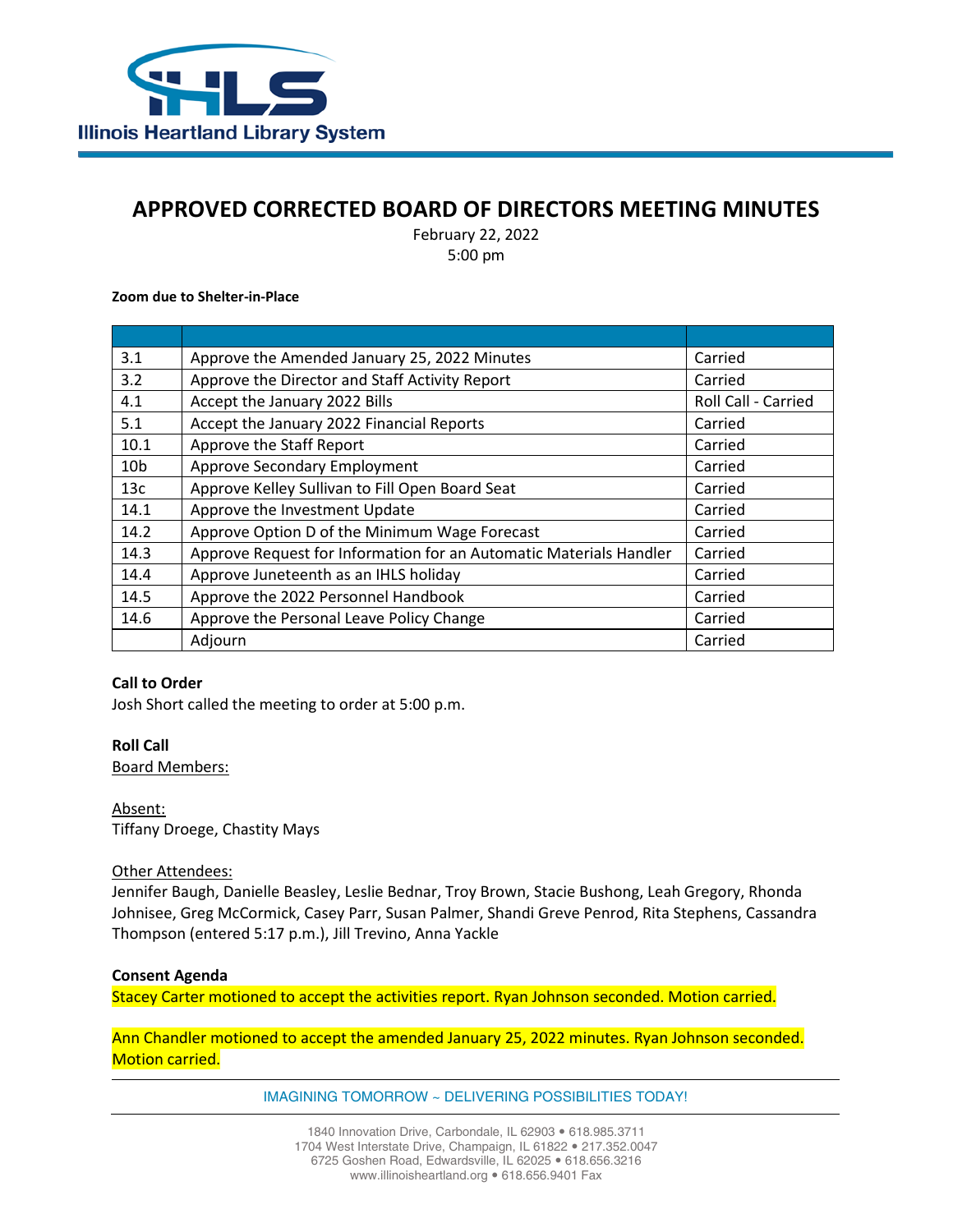# **Acceptance of Bills January 2022**

Stacey Carter motioned to accept the January 2022 bills. Zach Newell seconded. Motion carried unanimously by roll call vote.

### **January 2022 Financial Report**

Rhonda Johnisee shared the following report.

# **FY2022 Grants Status**

- IHLS has received written approval on all FY2022 Special Revenue Grant Amendments at the requested levels – Cataloging Maintenance Center (CMC) - \$405,697 and Online Computer Library Center (OCLC) - \$149,513. IHLS has received 100% of the CMC and OCLC grant funding.
- IHLS has received written approval for the FY2022 System Area & Per Capita Grant (SAPG) Application at the requested level of \$3,400,700.32. IHLS has received 59% or \$2,010,644.79 of the SAPG funding. This is the General Revenue and a portion of the Live and Learn allotments of the SAPG funds. Today we received the last 2 Live and Learn payments for FY2022. We are still waiting for the LSTA allotment of \$659,722.21 which will be our final payment for the FY2022 SAPG.
- IHLS has received written approval for the Road to Recovery Grant application at the requested level of \$25,000.

# **January 2022 Financial Reports**

The financial reports included in your board packet represent IHLS' financial activities through January 31, 2022.

On the Statement of Revenues and Expenditures, the column titled, "IHLS Approved FY2022 Total Budget Remaining Percentage", represents the remainder left (based on percentage) of the "IHLS Approved FY2022 Budget". As of January 31, 2022, the target benchmark of the remaining budget should be 42% for all budget line items. Any items with percentages less than that are noted with an explanation at the bottom of the Statement of Revenues and Expenditures.

# **Statement of Revenues and Expenditures**

### **General Fund**

Total Revenues Year to Date (YTD) Actuals are above YTD Budget by 1.3%. Total Expenses YTD Actuals are below YTD Budget by 13.0%.

# **SHARE**

Fees for Services and Materials YTD Actuals of \$1,396,579.21 represents 95.3% of the projection in the FY2022 budget. As of January 31, 2022, 95.9% of that amount has been collected. Total Expenses YTD Actuals are below YTD Budget by 7.7%.

# **Balance Sheets**

# General Fund

The General Fund cash balance was \$5,383,259.14. This balance would fund IHLS General Fund operations an estimated 15.4 months based on the FY2022 approved expenditure levels.

# Capital Projects Fund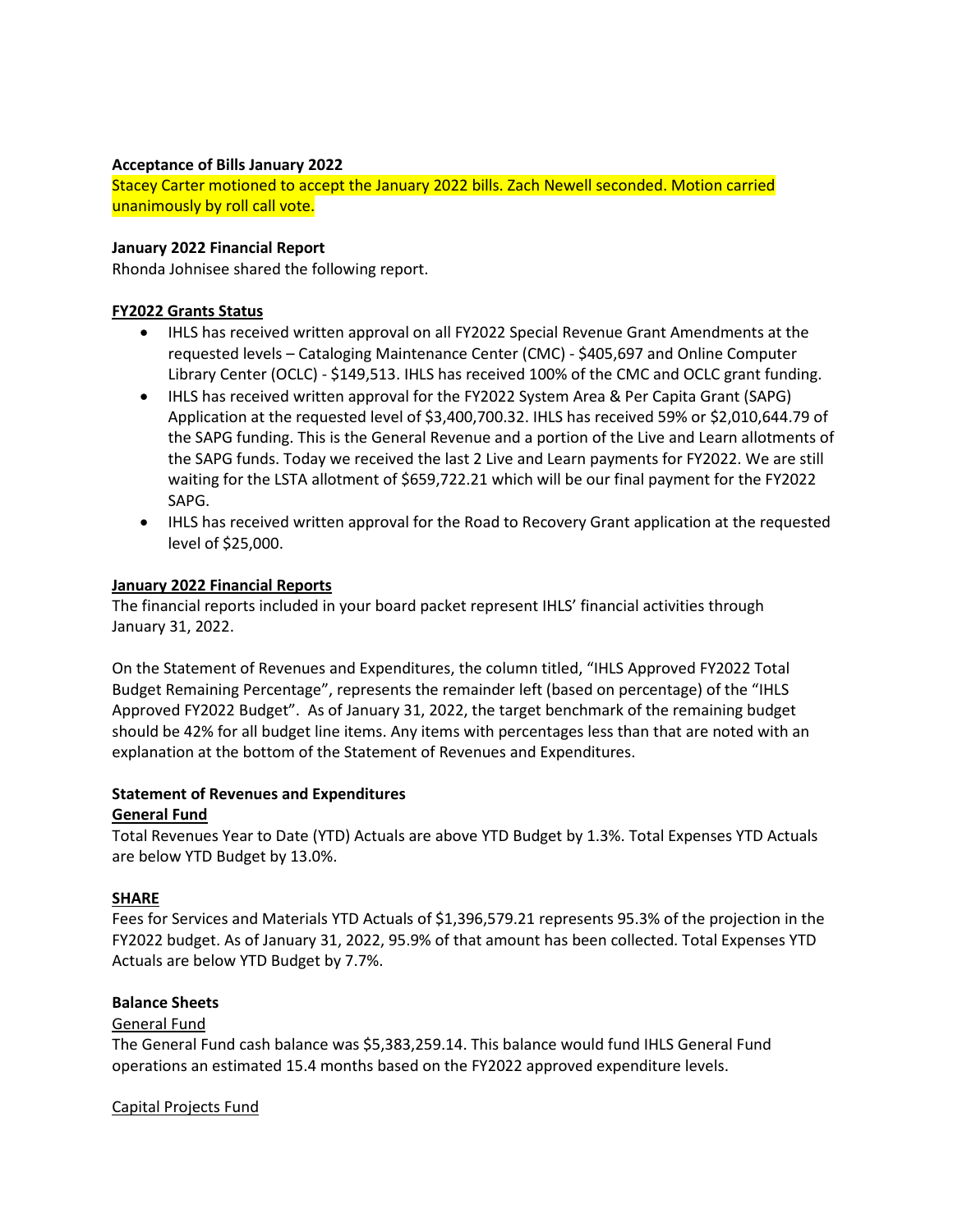The \$25,501.59 indicated under "Reserve Funds" represents the amount received from the Live & Learn Construction Grant plus the interest earned on those funds.

# **SHARE**

The SHARE cash balance of \$2,702,619.23 represents \$1,098,059.60 of SHARE Reserve Funds, \$80,545.19 of Committed Funds for eBooks Cloud Subscription purchases, and \$1,524,014.44 Unrestricted (SHARE operations). The Unrestricted Funds will fund SHARE operations approximately 9.0 months based on the FY2022 operations budget.

Kevin Latoz motioned to accept the January 2022 Financial Report. Zach Newell seconded. Motion carried.

# **FOIA Update**

Karen Bounds reported a FOIA request was received from Travis Yowell of Savoy, Illinois for "salary and hourly wage and names of employees since 2017 along with their incremental raises." The request was processed, and documents returned in the time allowed.

### **OMA Update**

None

### **Public Comment**

None

# **Communication**

Leslie Bednar reported IHLS forwarded an Illinois Library Association (ILA) survey on SB 3497 to public library directors last week. It would enable, not require, library boards to vote to offer cards at no expense to people under 18 in unserved areas.

### Board Learning

Stacie Bushong shared a Power Point presentation on IHLS minute taking practices.

### Illinois Library Association (ILA) Legislative Meetups

Josh Short shared that he enjoyed the meet up he attended. Board members who attended a Legislative Meetup shared their experiences.

### SHARE (Sharing Heartland's Available Resources Equally) Outreach

Cassandra Thompson reported there have been some conversations with the Reaching Across Illinois Library System (RAILS) Local Library System Automation Program (LLSAP) Sustainability working group. Several of the LLSAPS have a lot of commonalities with SHARE especially as related to small rural libraries. Options for moving forward include RAILS creating a SHARE-like consortium or the creation of a statewide consortium. No firm decisions have been made at this time and conversations will be ongoing.

# **Staff Report**

# **Staff Update**

Main concerns raised about the staff report were that the individual increase amounts of salary market adjustments, and their impact on the FY2023 budget, were not discussed prior to the meeting.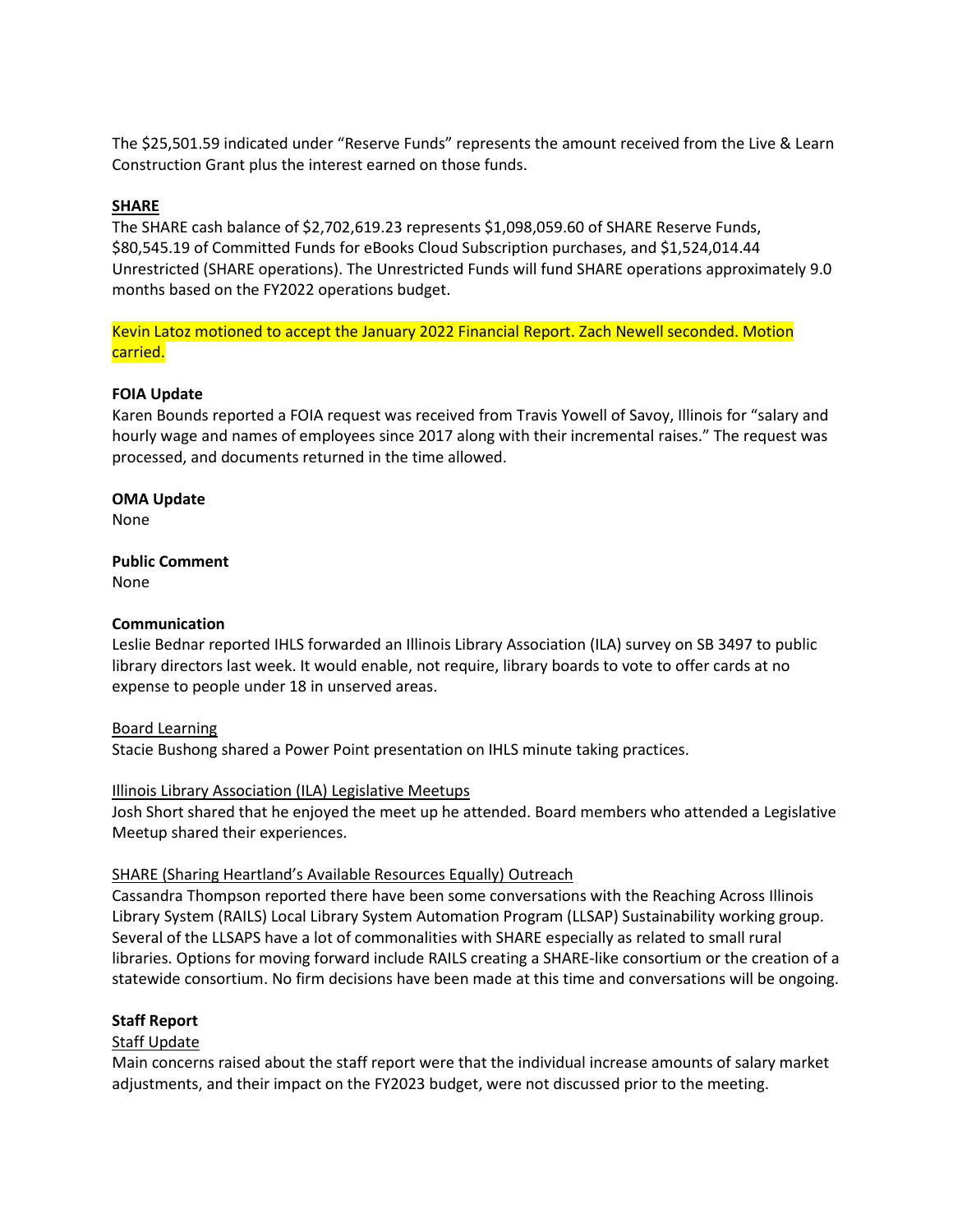Points in favor of the amount of individual salary market adjustments were that the board approved the total amount for adjustments at the January 2022 board meeting (Attachment 15.2) and it is the responsibility of the Executive Director to determine how the funds are distributed.

Stacey Carter motioned to approve the Staff Update. Zach Newell seconded. Motion carried. Karen Bounds - yes, Loretta Broomfield - yes, Stacey Carter - yes, Ann Chandler -no, Jenna Griffith - yes, Ryan Johnson - yes, Tammy Krouse -yes, Kevin Latoz - yes, Kris Lundquist - yes, Zach Newell - yes, Bev Obert yes, Josh Short – yes.

### Secondary Employment

Bev Obert motioned to approve Secondary Employment. Ann Chandler seconded. Motion carried.

#### Personnel

Stacey Carter motioned to enter closed session. Bev Obert seconded. Motion carried. Entered closed session at 5:58 p.m.

Ann Chandler motioned to re-enter open session. Bev Obert seconded. Motion carried. Entered open session at 6:12 p.m.

#### **Illinois State Library Report**

Greg McCormick reported that Governor Pritzker's budget includes an increase to library system funding. If the increase is approved, it would mean at least an additional \$500,000 for IHLS. The ISL is waiting for further guidance from the governor on masking guidelines.

### **Committee Reports**

Executive Josh Short reported the committee met and discussed items later on this agenda.

### Budget and Finance

Josh Short reported the committee met and discussed items later on this agenda.

#### Policy and Membership

Stacey Carter reported the committee discussed certification and currently approximately 30% IHLS member libraries have completed certification.

#### Facilities and Operations

Loretta Broomfield reported the committee did not meet. The committee will meet in March.

#### Personnel

Josh Short reported the committee met and went over the finalization of the Employee Handbook and the Personal Leave policy change.

### Advocacy and Education

Karen Bounds reported the committee discussed the legislative meetups. She was pleased with the number of legislators represented at the event she attended. The committee also discussed workshops the Association of Illinois School Library Educators (AISLE) working group will be offering in March.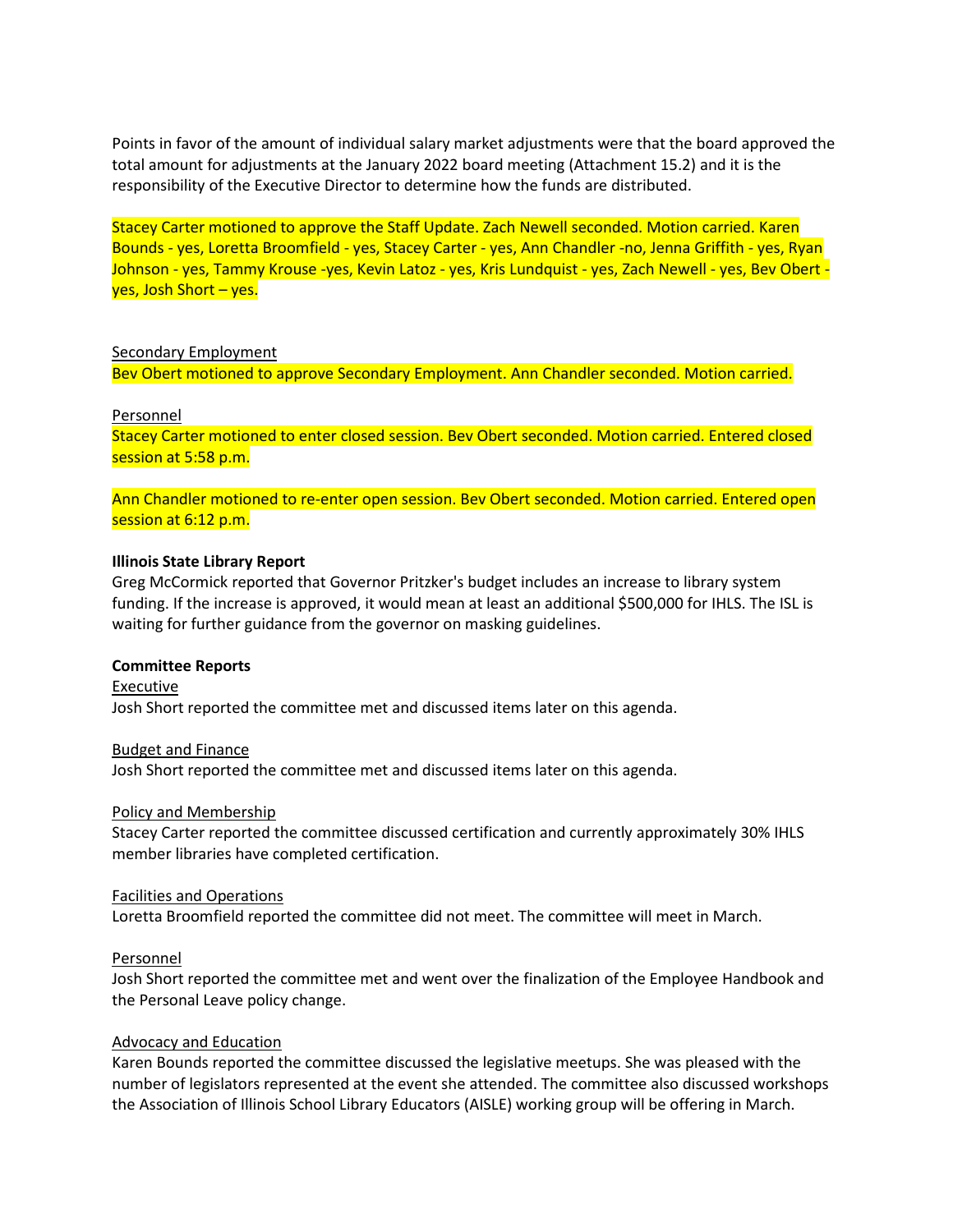Nominating

Leslie Bednar asked if there were any questions about the report. There were no questions asked.

# **Unfinished Business**

Edwardsville Building Update Leslie Bednar shared a PowerPoint presentation on the remodel of the Accounting and HR office.

# COVID-19 and IHLS Staff

Leslie Bednar reviewed the Covid-19 and IHLS staff document.

# Open Board Position

Karen Bounds motioned to approve Kelley Sullivan, trustee for Metropolis Public Library, to fill the open board seat. Kevin Latoz seconded. Motion carried.

# **New Business**

Investment Update

Ann Chandler motioned to approve moving \$248,000 to a Certificate of Deposit (CD) at Scott Credit Union. Bev Obert seconded. Motion carried.

# Minimum Wage Forecast

Bev Obert motioned to approve option D of the Minimum Wage Forecast. Karen Bounds seconded. Motion carried.

# Automatic Material Handler

Ryan Johnson motioned to approve a Request for Information (RFI) for an automatic materials handler. Kris Lundquist seconded. Motion carried.

# Juneteenth Holiday

The question was raised if the Juneteenth holiday would be exchanged for another holiday or in addition to the current approved holidays. Leslie Bednar confirmed the Juneteenth holiday will not be exchanged for another holiday but will be added to the list of IHLS holidays.

Karen Bounds motioned to adopt Juneteenth as an IHLS holiday. Stacey Carter seconded. Motion carried.

# 2022 Personnel Handbook

Discussion revolved around the addition of several legal updates. Staff explained the handbook has not been updated since 2017 and there have been many legal changes since that time.

Josh Short motioned to approve the 2022 Personnel Handbook. Ryan Johnson seconded. Motion carried.

# Personal Leave Policy Change

Josh Short motioned to approve the Personal Leave Policy Change. Kevin Latoz seconded. Motion carried.